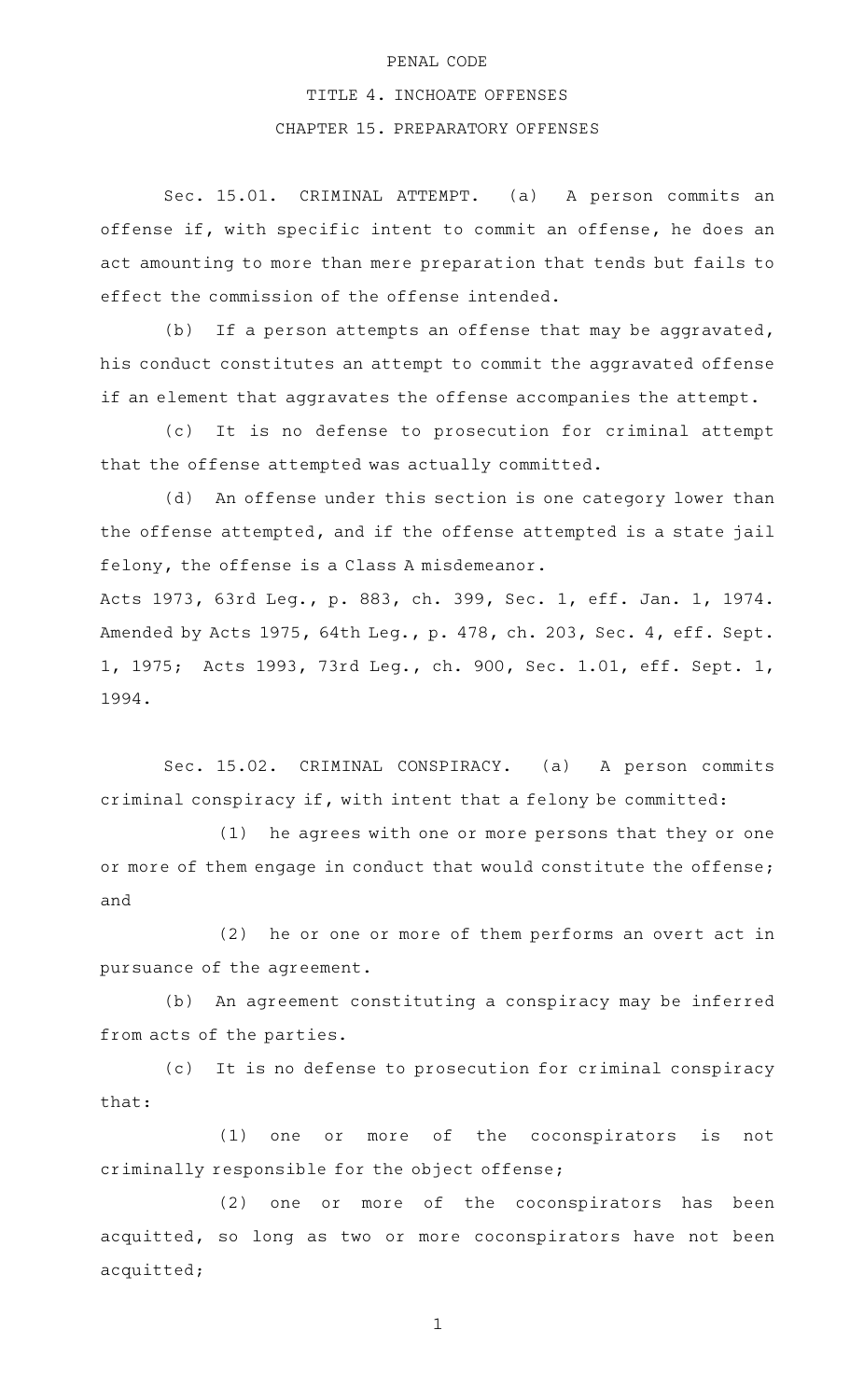(3) one or more of the coconspirators has not been prosecuted or convicted, has been convicted of a different offense, or is immune from prosecution;

 $(4)$  the actor belongs to a class of persons that by definition of the object offense is legally incapable of committing the object offense in an individual capacity; or

(5) the object offense was actually committed.

(d) An offense under this section is one category lower than the most serious felony that is the object of the conspiracy, and if the most serious felony that is the object of the conspiracy is a state jail felony, the offense is a Class A misdemeanor.

Acts 1973, 63rd Leg., p. 883, ch. 399, Sec. 1, eff. Jan. 1, 1974. Amended by Acts 1993, 73rd Leg., ch. 900, Sec. 1.01, eff. Sept. 1, 1994.

Sec. 15.03. CRIMINAL SOLICITATION. (a) A person commits an offense if, with intent that a capital felony or felony of the first degree be committed, he requests, commands, or attempts to induce another to engage in specific conduct that, under the circumstances surrounding his conduct as the actor believes them to be, would constitute the felony or make the other a party to its commission.

(b) A person may not be convicted under this section on the uncorroborated testimony of the person allegedly solicited and unless the solicitation is made under circumstances strongly corroborative of both the solicitation itself and the actor 's intent that the other person act on the solicitation.

(c) It is no defense to prosecution under this section that:

(1) the person solicited is not criminally responsible for the felony solicited;

 $(2)$  the person solicited has been acquitted, has not been prosecuted or convicted, has been convicted of a different offense or of a different type or class of offense, or is immune from prosecution;

(3) the actor belongs to a class of persons that by definition of the felony solicited is legally incapable of committing the offense in an individual capacity; or

(4) the felony solicited was actually committed.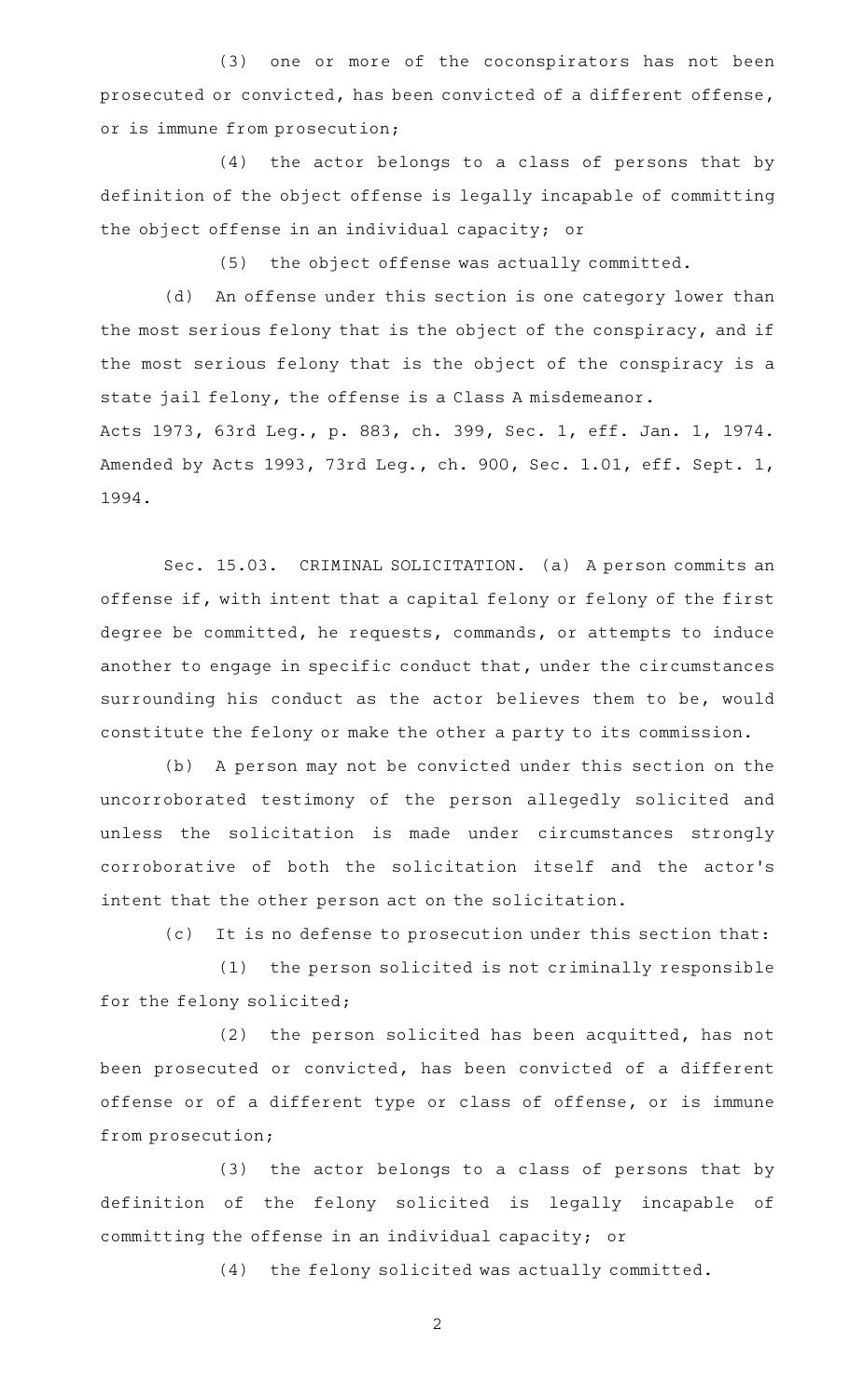(d) An offense under this section is:

(1) a felony of the first degree if the offense solicited is a capital offense; or

 $(2)$  a felony of the second degree if the offense solicited is a felony of the first degree.

Acts 1973, 63rd Leg., p. 883, ch. 399, Sec. 1, eff. Jan. 1, 1974. Amended by Acts 1993, 73rd Leg., ch. 462, Sec. 1, eff. Sept. 1, 1993; Acts 1993, 73rd Leg., ch. 900, Sec. 1.01, eff. Sept. 1, 1994.

Sec. 15.031. CRIMINAL SOLICITATION OF A MINOR. (a) A person commits an offense if, with intent that an offense listed by Article [42A.054\(](http://www.statutes.legis.state.tx.us/GetStatute.aspx?Code=CR&Value=42A.054)a), Code of Criminal Procedure, be committed, the person requests, commands, or attempts to induce a minor to engage in specific conduct that, under the circumstances surrounding the actor 's conduct as the actor believes them to be, would constitute an offense listed by Article [42A.054](http://www.statutes.legis.state.tx.us/GetStatute.aspx?Code=CR&Value=42A.054)(a) or make the minor a party to the commission of an offense listed by Article [42A.054](http://www.statutes.legis.state.tx.us/GetStatute.aspx?Code=CR&Value=42A.054)(a).

(b) A person commits an offense if, with intent that an offense under Section [20A.02](http://www.statutes.legis.state.tx.us/GetStatute.aspx?Code=PE&Value=20A.02)(a)(7) or (8), [21.02](http://www.statutes.legis.state.tx.us/GetStatute.aspx?Code=PE&Value=21.02), [21.11,](http://www.statutes.legis.state.tx.us/GetStatute.aspx?Code=PE&Value=21.11) [22.011](http://www.statutes.legis.state.tx.us/GetStatute.aspx?Code=PE&Value=22.011), [22.021](http://www.statutes.legis.state.tx.us/GetStatute.aspx?Code=PE&Value=22.021), [43.02](http://www.statutes.legis.state.tx.us/GetStatute.aspx?Code=PE&Value=43.02), [43.021,](http://www.statutes.legis.state.tx.us/GetStatute.aspx?Code=PE&Value=43.021) [43.05](http://www.statutes.legis.state.tx.us/GetStatute.aspx?Code=PE&Value=43.05)(a)(2), or [43.25](http://www.statutes.legis.state.tx.us/GetStatute.aspx?Code=PE&Value=43.25) be committed, the person by any means requests, commands, or attempts to induce a minor or another whom the person believes to be a minor to engage in specific conduct that, under the circumstances surrounding the actor 's conduct as the actor believes them to be, would constitute an offense under one of those sections or would make the minor or other believed by the person to be a minor a party to the commission of an offense under one of those sections.

(c) A person may not be convicted under this section on the uncorroborated testimony of the minor allegedly solicited unless the solicitation is made under circumstances strongly corroborative of both the solicitation itself and the actor 's intent that the minor act on the solicitation.

(d) It is no defense to prosecution under this section that:

(1) the minor solicited is not criminally responsible for the offense solicited;

 $(2)$  the minor solicited has been acquitted, has not been prosecuted or convicted, has been convicted of a different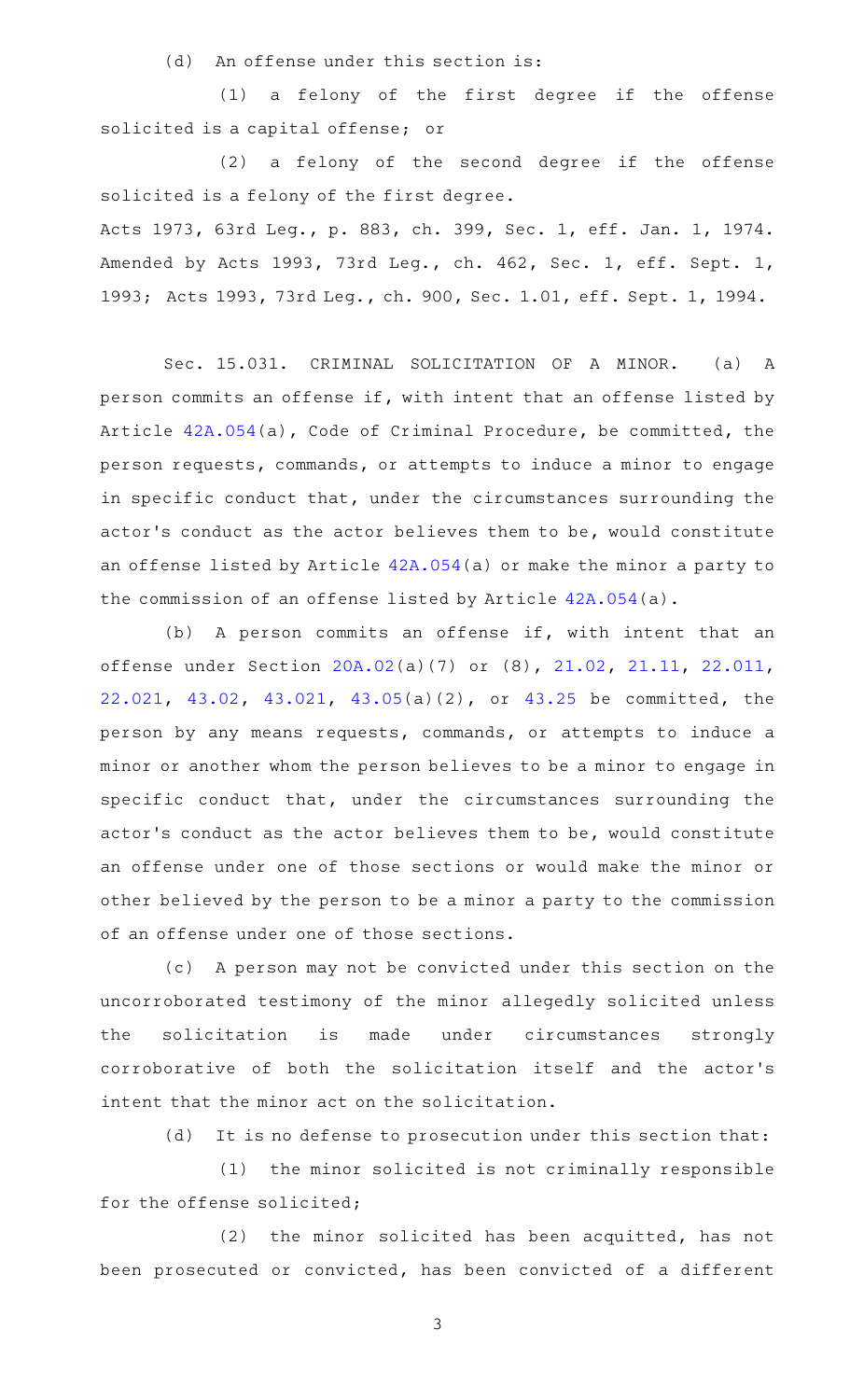offense or of a different type or class of offense, or is immune from prosecution;

(3) the actor belongs to a class of persons that by definition of the offense solicited is legally incapable of committing the offense in an individual capacity; or

(4) the offense solicited was actually committed.

(e) An offense under this section is one category lower than the solicited offense, except that an offense under this section is the same category as the solicited offense if it is shown on the trial of the offense that the actor:

(1) was at the time of the offense 17 years of age or older and a member of a criminal street gang, as defined by Section [71.01;](http://www.statutes.legis.state.tx.us/GetStatute.aspx?Code=PE&Value=71.01) and

 $(2)$  committed the offense with the intent to:

(A) further the criminal activities of the criminal street gang; or

(B) avoid detection as a member of a criminal street gang.

(f) In this section, "minor" means an individual younger than 17 years of age.

Added by Acts 1995, 74th Leg., ch. 262, Sec. 79, eff. Jan. 1, 1996. Amended by Acts 1999, 76th Leg., ch. 1415, Sec. 22(a), eff. Sept. 1, 1999.

Amended by:

Acts 2007, 80th Leg., R.S., Ch. 593 (H.B. [8\)](http://www.legis.state.tx.us/tlodocs/80R/billtext/html/HB00008F.HTM), Sec. 3.49, eff. September 1, 2007.

Acts 2009, 81st Leg., R.S., Ch. 1130 (H.B. [2086](http://www.legis.state.tx.us/tlodocs/81R/billtext/html/HB02086F.HTM)), Sec. 2, eff. September 1, 2009.

Acts 2011, 82nd Leg., R.S., Ch. 1 (S.B. [24\)](http://www.legis.state.tx.us/tlodocs/82R/billtext/html/SB00024F.HTM), Sec. 6.03, eff. September 1, 2011.

Acts 2015, 84th Leg., R.S., Ch. 770 (H.B. [2299\)](http://www.legis.state.tx.us/tlodocs/84R/billtext/html/HB02299F.HTM), Sec. 2.83, eff. January 1, 2017.

Acts 2021, 87th Leg., R.S., Ch. 807 (H.B. [1540\)](http://www.legis.state.tx.us/tlodocs/87R/billtext/html/HB01540F.HTM), Sec. 51, eff. September 1, 2021.

Sec. 15.04. RENUNCIATION DEFENSE. (a) It is an affirmative defense to prosecution under Section [15.01](http://www.statutes.legis.state.tx.us/GetStatute.aspx?Code=PE&Value=15.01) that under circumstances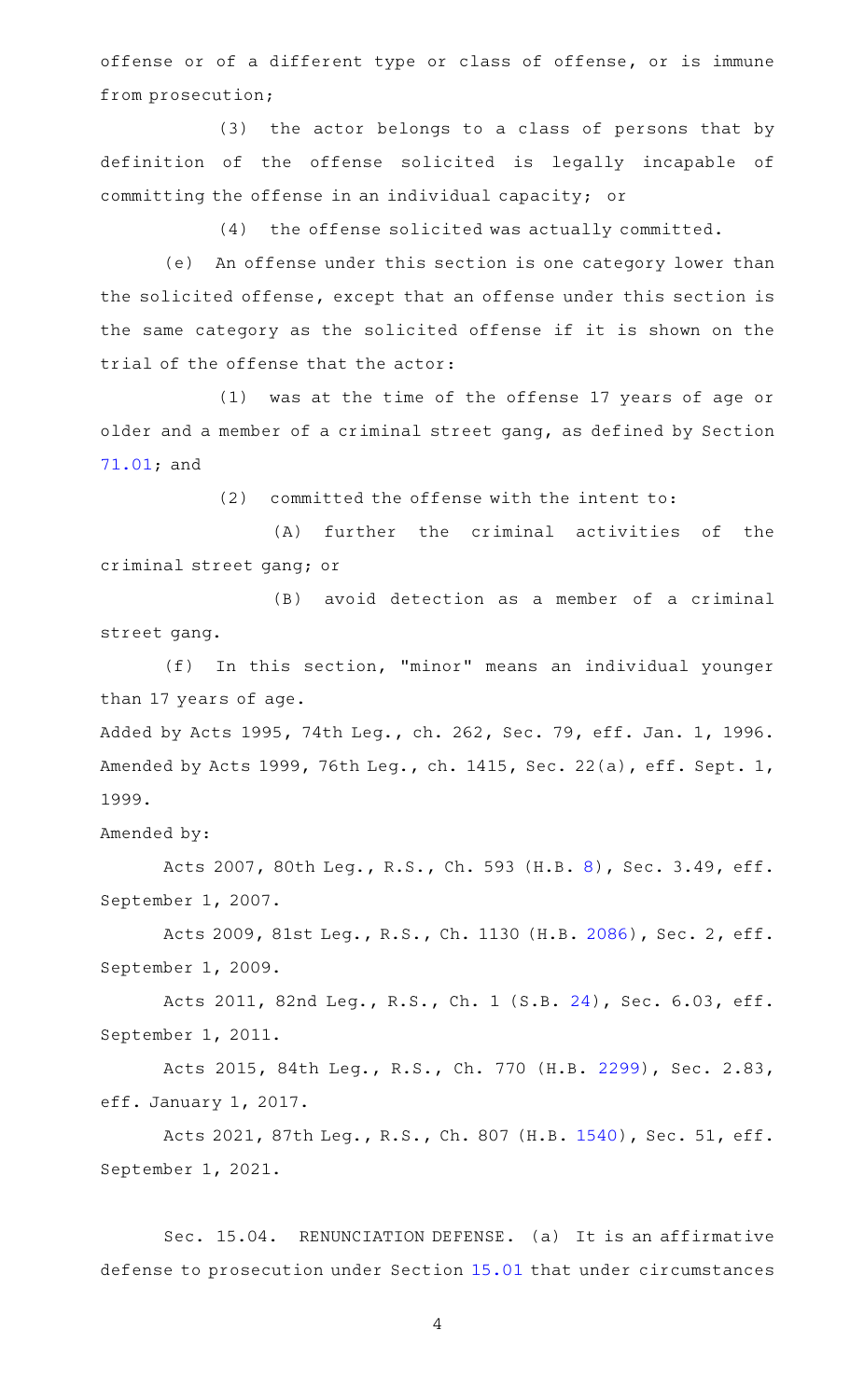manifesting a voluntary and complete renunciation of his criminal objective the actor avoided commission of the offense attempted by abandoning his criminal conduct or, if abandonment was insufficient to avoid commission of the offense, by taking further affirmative action that prevented the commission.

(b) It is an affirmative defense to prosecution under Section [15.02](http://www.statutes.legis.state.tx.us/GetStatute.aspx?Code=PE&Value=15.02) or [15.03](http://www.statutes.legis.state.tx.us/GetStatute.aspx?Code=PE&Value=15.03) that under circumstances manifesting a voluntary and complete renunciation of his criminal objective the actor countermanded his solicitation or withdrew from the conspiracy before commission of the object offense and took further affirmative action that prevented the commission of the object offense.

(c) Renunciation is not voluntary if it is motivated in whole or in part:

(1) by circumstances not present or apparent at the inception of the actor 's course of conduct that increase the probability of detection or apprehension or that make more difficult the accomplishment of the objective; or

(2) by a decision to postpone the criminal conduct until another time or to transfer the criminal act to another but similar objective or victim.

(d) Evidence that the defendant renounced his criminal objective by abandoning his criminal conduct, countermanding his solicitation, or withdrawing from the conspiracy before the criminal offense was committed and made substantial effort to prevent the commission of the object offense shall be admissible as mitigation at the hearing on punishment if he has been found guilty of criminal attempt, criminal solicitation, or criminal conspiracy; and in the event of a finding of renunciation under this subsection, the punishment shall be one grade lower than that provided for the offense committed.

Acts 1973, 63rd Leg., p. 883, ch. 399, Sec. 1, eff. Jan. 1, 1974. Amended by Acts 1993, 73rd Leg., ch. 900, Sec. 1.01, eff. Sept. 1, 1994.

Sec. 15.05. NO OFFENSE. Attempt or conspiracy to commit, or solicitation of, a preparatory offense defined in this chapter is